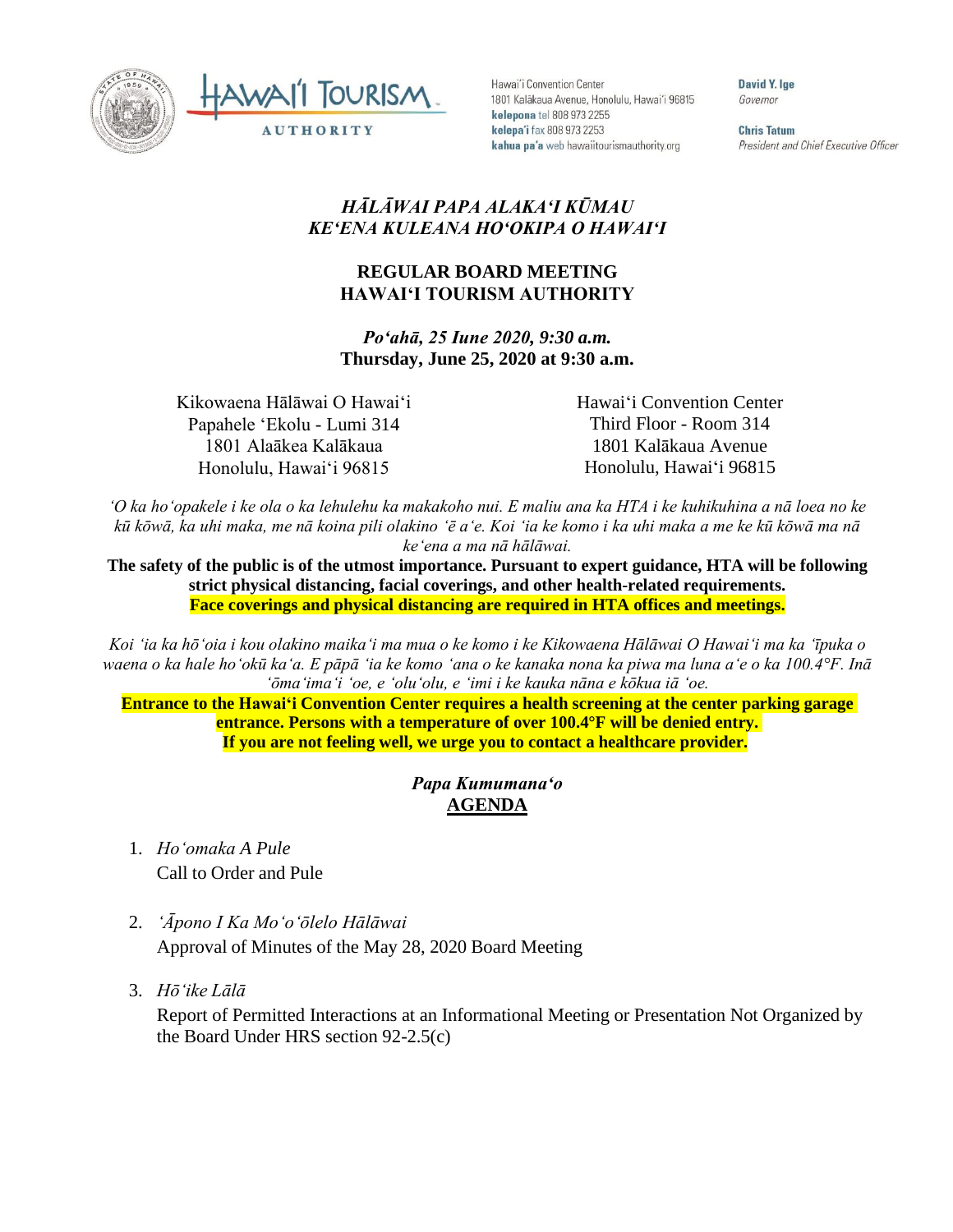



Hawai'i Convention Center 1801 Kalākaua Avenue, Honolulu, Hawai'i 96815 kelepona tel 808 973 2255 kelepa'i fax 808 973 2253 kahua pa'a web hawaiitourismauthority.org

David Y. lge Governor

**Chris Tatum** President and Chief Executive Officer

4. *Hōʻike A Ka Luna Hoʻokele*

Report of the CEO Relating to Staff's Implementation of HTA's Programs During May 2020:

- Major Market Management including Destination Marketing Management Services, Global Meetings, Conventions and Incentives (MCI) Program Management Services, Responsible Tourism, Support of State COVID-19 Mitigation Efforts
- 5. *Hōʻike A Ka HTA Me Ka ʻOihana Alakau* Presentation by HTA and Hawaii State Department of Transportation on the Current 14-Day Mandatory Quarantine Process for Arriving Passengers at Hawaii's Airports. The Presentation will Include an Overview of Data Collection, Screening, Verifying, Scanning, Database, and the Call Center
- 6. *Hōʻike A ʻĀpono I Ke Kuahaua ʻĀina Aloha* Presentation and Adoption of the ʻĀina Aloha Economic Futures Declaration and of their 4- Step Process of Taking Action to Bring to Life a Resilient Economy Through our Core Value of ʻāina aloha-a Deep and Abiding Love for Hawaiʻi's Communities and Natural Environment
- 7. *Hōʻike ʻIkepili Noiʻi ʻOihana Hoʻomākaʻikaʻi* Presentation and Discussion of Current Market Insights and Conditions in Hawai'i and Key Major Hawai'i Tourism Markets, Including the United States, Japan, Canada, Oceania, Other Asia, Europe, and Cruise
- 8. *Kūkākūkā A ʻĀpono I Ka Moʻohelu Makahiki Kālā 2021* Discussion and Approval of the Fiscal Year 2021 Budget for the Hawaiʻi Tourism Authority
- 9. *Hōʻike No Ke Kau ʻAhaʻōlelo 2020* Update Relating to the 2020 Legislative Session and Related Bills Relevant to HTA
- 10. *Hōʻike A Ke Kōmike Hokona Kūmau No Ke Kūkākūkā A Hoʻoholo* Report of the Marketing Standing Committee with the Committee's Recommendations to Support Various Marketing Proposals, for Discussion and Action by the Board
- 11. *Hōʻike A Ke Kōmike Hoʻokele Kūmau* Report of the Administrative Standing Committee with the Committee's Recommendations on the Establishment of a Permitted Interaction Group Serving as a Selection Committee to Guide the Search for the Next HTA President and Chief Executive Officer, with Members to be Recommended by the Committee
- 12. *Kūkākūkā A ʻĀpono I Ka Hui Hoʻopiha Kūlana Pelekikena A Luna Hoʻokele* Discussion and Approval of the Establishment of a Permitted Interaction Group Serving as a Selection Committee to Guide the Search for the Next HTA President and Chief Executive **Officer**